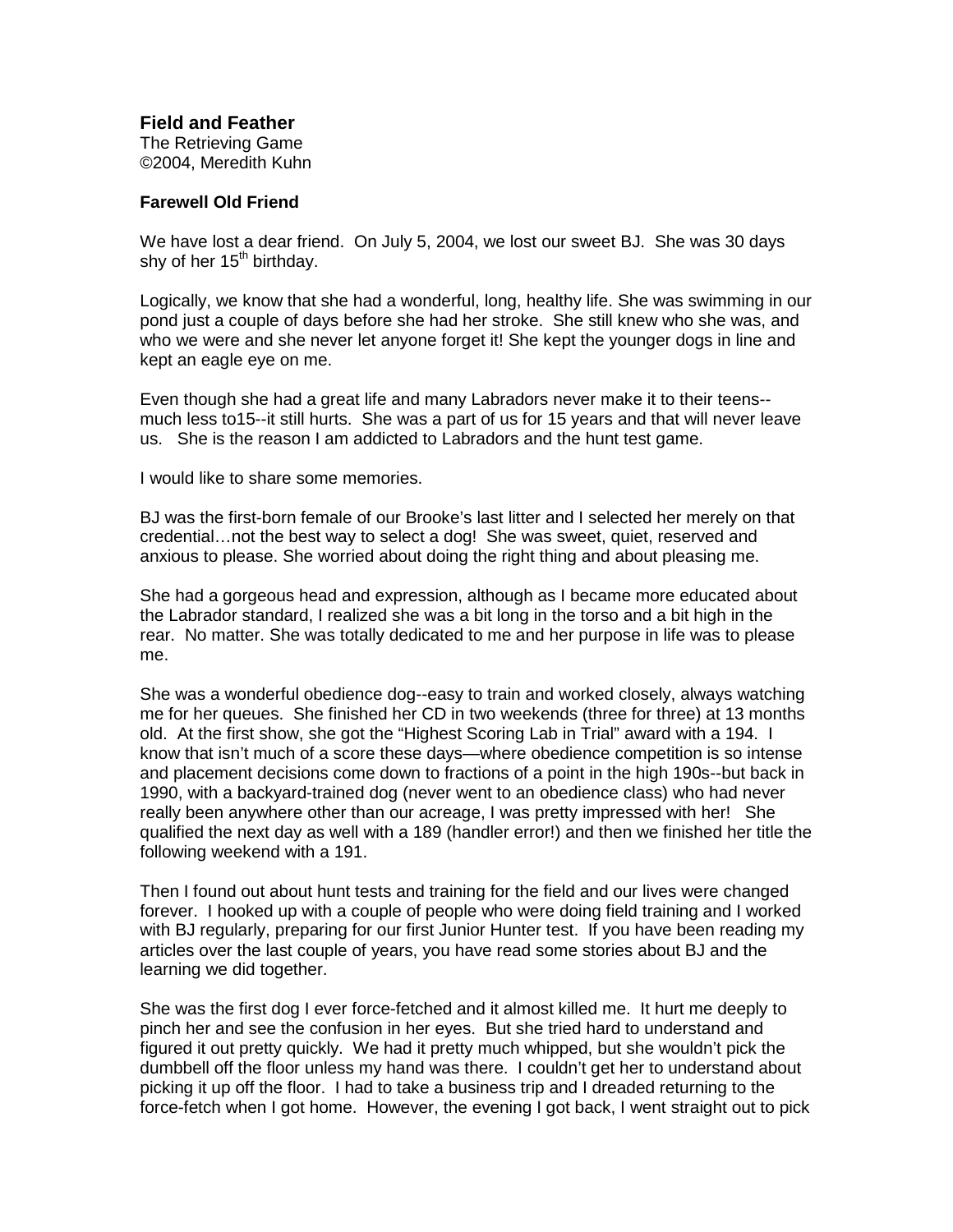up where we left off. I had BJ in the "heel" position and I put the dumbbell on the floor. Before I could straighten up, she had snatched it off the floor and was presenting it to me! She had been thinking too, and she figured out what I wanted. You could see the sparkle in her eyes that was punctuated by the rapidly wagging tail. That was it. We were done with force-fetch.

She wasn't the fastest dog in the field, but she was deliberate and she marked well. She even participated in one test while suffering from "cold tail." We didn't realize what was going on until after the 6-hr drive to the test. She wanted to run, so we continued. However, it was obvious she was in pain. The most difficult was watching her swim without a working rudder! She did it though and got her pass that day.

She had a great nose. In fact, the last time we took her pheasant hunting, she put up all the birds that the other dogs couldn't root out of the heavy cover. Unfortunately, they were all hen pheasants, so she wasn't rewarded with a retrieve. That look they can give you when you don't take a shot, or you miss the shot! It's a combination of disgust and disappointment. BJ had that look down pat.

She loved socks and gloves. If I dropped a glove, she snatched it up in a second and handed it back to me. If she found socks on the floor, she had to pick those up too clean or dirty, didn't matter. I came in one cold morning this past winter and noticed I had lost a glove. I figured I would find it in the snow that night, but no such luck. As BJ and I were making our way back to the house, I saw her out of the corner of my eye, over by the garbage cans. I started to scold her for getting into the garbage when I realized she had found my missing glove! It was on top of the garbage can, apparently where I had dropped it when I put something in the can that morning.

Speaking of her nose, there was the time I jokingly told her "hunt it up" when I had seen an opossum in the deep, January snow. A few minutes later, my husband told me to turn around. Here came BJ, possum in her mouth, proud as can be. She came to the heel position and presented me with that possum like it was a duck. Of course, the possum was just "playing possum," so I thanked her, took it by the tail and lobbed it into the pasture.

There was that hunt test in Madison with the diving duck that eluded her and took her on quite a tracking trip. She hung in there and found that duck. When she brought it back to me, the gallery burst into applause. I was just trying not to cry and drop to my knees from the stress of it all.

There was the time we stopped at a McDonald's after a hunt test to get her a congratulations hamburger—a single, just plain. She wouldn't touch it! We discovered that she only liked Burger King! (Same here, but I didn't think a Labrador would be that discriminating after some of the things I had seen her eat over the years).

She always tolerated our cats, and often showed them affection. I have a photo of her in the whelping box –IN LABOR—with one of my cats sitting in the whelping box with her. That cat slept with the puppies and loved to rub and roll all over them. BJ knew that Sassafras meant her babies no harm. I even have a photo of her using Chester, our gray tiger, as a head rest.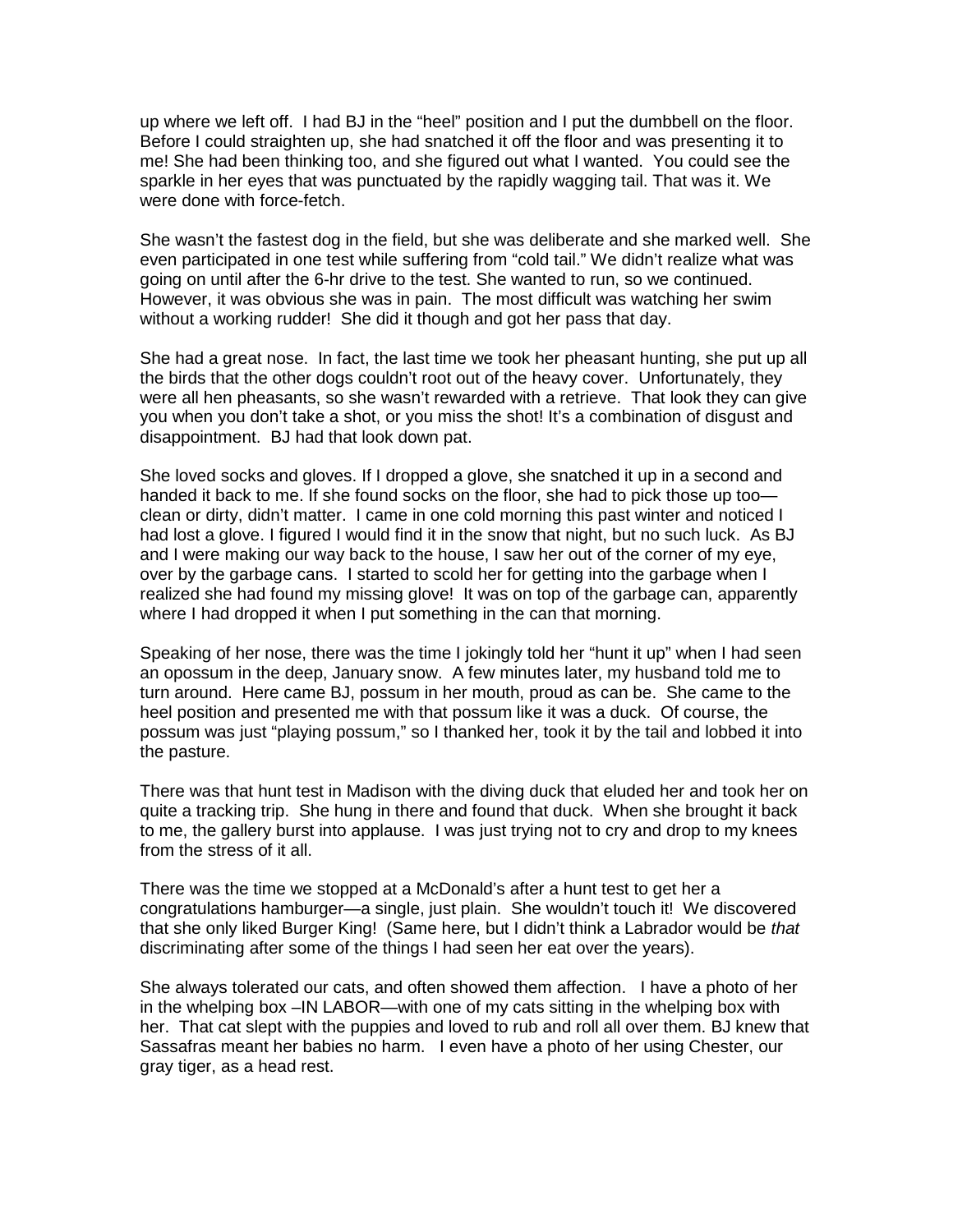I sometimes used her to break up cat altercations—Brooke was the champion at that task, and she taught her daughter to do the same. If it was two of our cats, get in between and slurp them both. That's enough to make them forget the feud and have to wash their faces instead. If one cat was an intruder, chase that cat out of the yard.

Scarlett was 1.5 years old when we got her. We took BJ and Scarlett pheasant hunting and watched BJ teach Scarlett how to quarter. But the most amazing part of the day was when Scarlett got into some sand burs. The burs were in between her toes and Scarlett went down into a heap, holding her feet up. What a pitiful sight! BJ went over to her and we watched in amazement as BJ picked the sand burs out of Scarlett's toes! It was so unbelievable—one of those situations where you wish you had a video camera. You could just hear the conversation: "You silly girl. Just pull them out like this and come on already!" When all the burs were removed, Scarlett got up gingerly, tried her feet and then lavished BJ with kisses. Then they resumed quartering across the field. The next time Scarlett picked up some sand burs, she picked them out herself.

Six years ago, we added a cat named Scooter Pie to the household. Scooter is obnoxious to put it lightly. He has an ornery streak and liked to pick on BJ. For example, BJ would be sitting next to me. Scooter would come up and start rubbing back and forth on her chest and front legs. Then, without warning, Scooter would throw his front paws around her, give her a nip and run off! Sometimes he would bite her in the butt too. There were a few times where she curled a lip at him, but she never hurt him.

She has had many nicknames over her lifetime—BJ bear, Queen B, Miss B and in her later years, Queen One Woof. This started when her peripheral vision began to fail. Sometimes going down a hallway was difficult for her and she would get "stranded." All of a sudden we would hear WOOF! If we didn't respond quickly enough, another WOOF! echoed through the house. It didn't take us long to learn that she wanted an escort down the hall. Then she started using the "one woof" technique any time conditions weren't to her liking. Maybe a chair was pushed back too far from the breakfast table so she couldn't walk between the chair and the wall. Maybe we were in the back of the house and she was in the front of the house and she wanted to be with us—but there was that darned hallway to contend with.

She used the "one woof" in the travel trailer if we closed the gate to her crate. Even if it wasn't latched but it was closed, she wanted it OPEN! Then she would go in her crate and nap there, but it was the insulting idea of being locked in that was too much for her senior sensibilities.

She played with all the younger dogs over the years, but she also reminded them of her alpha status—which by the way she never relinquished. The other dogs, no matter what age, would all go into the puppy crouch and then muzzle-lick BJ to garner her approval.

BJ knew how to open the chain link gates to the dog runs. If I forgot to clip the runs shut, she would let the others out and they would have a grand time in the kennel all day! I would come home and see three dogs in one run—my first clue that something wasn't right. The amusing thing was that she was very selective about who she let out—she never let out the younger, obnoxious dogs or pups!

When I was home, she had to be with me. Even if I was just going to the kitchen for a drink or down the hall to the bathroom, I had my escort. Throw in the two house cats,